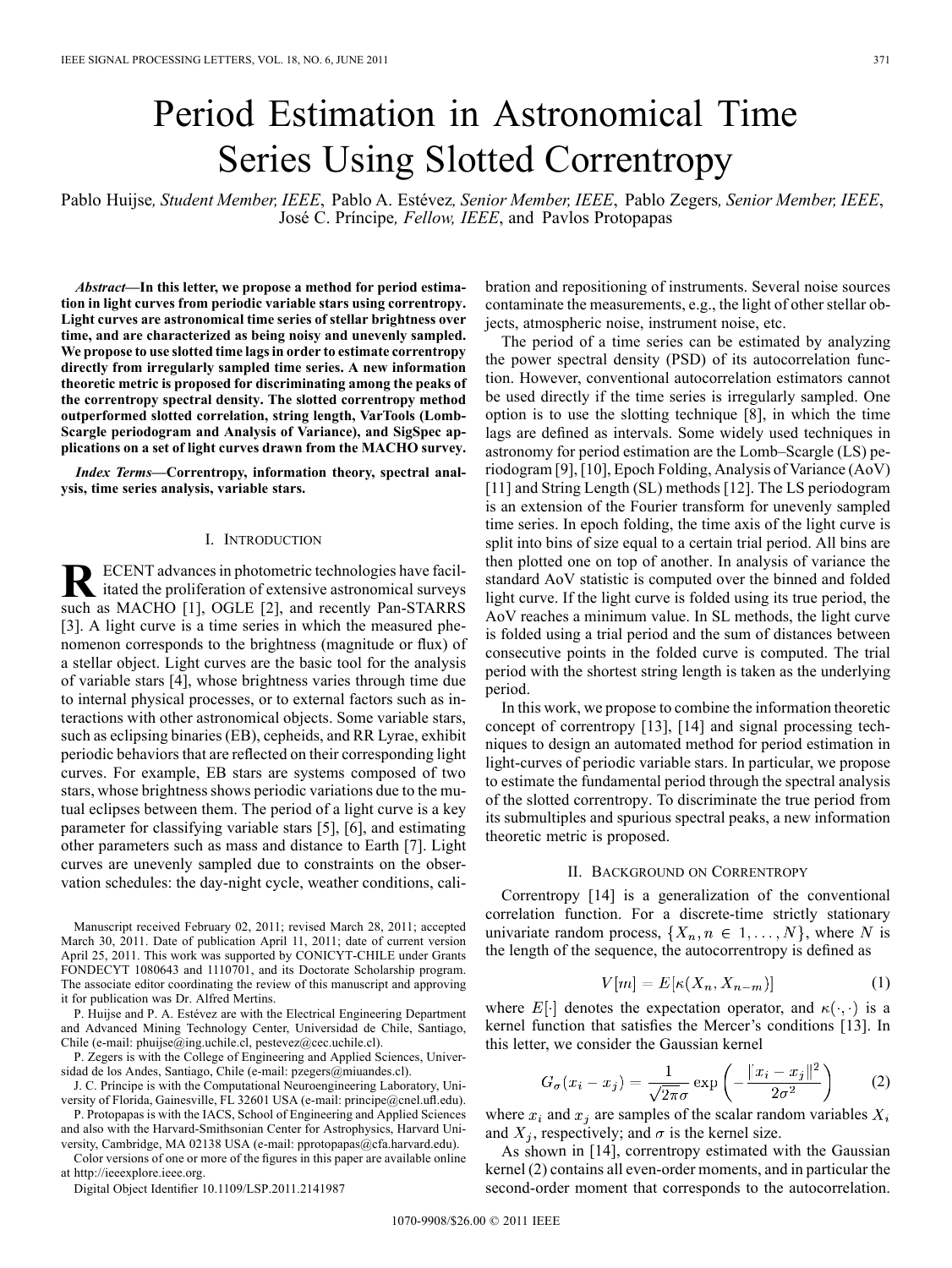The kernel size controls the emphasis given to higher-order moments over the second moment. The sample mean can be used to estimate the correntropy as

$$
\hat{V}[m] = \frac{1}{N - m + 1} \sum_{n = m}^{N - 1} G_{\sigma}(x_n - x_{n - m})
$$
 (3)

for  $0 < m < N - 1$ . The name correntropy comes from the fact that it looks like correlation, but the sum of (3) over the lags is the information potential (IP) in information theoretic learning [13], which is defined as

$$
IP(\lbrace x_n \rbrace) = \frac{1}{N^2} \sum_{i=0}^{N-1} \sum_{j=0}^{N-1} G_{\sigma}(x_i - x_j).
$$
 (4)

The negative logarithm of the IP is the Renyi's quadratic entropy estimated through Parzen windows [13]. For large values of the kernel size the IP tends towards a scaled and biased version of the variance.

The correntropy spectral density (CSD) is defined as

 $\sim$ 

$$
P[f] = \sum_{m=-\infty}^{\infty} \left( \hat{V}[m] - \langle \hat{V}[m] \rangle \right) e^{-j2\pi (f/F_s)m} \tag{5}
$$

where  $\langle \hat{V}[m] \rangle$  is the sample mean estimator of correntropy over the lags and  $F_s$  is the sampling frequency. The CSD is the Fourier transform of the centered autocorrentropy and it can be considered as a generalized PSD function. For further details on correntropy and its interpretation see [13].

#### III. SLOTTED CORRENTROPY AND IP-BASED CRITERION

In this letter, we propose estimating correntropy directly from an irregularly sampled time series using slotted time lags. Slotted correntropy is computed as

$$
\hat{V}[k\Delta\tau] = \frac{\sum_{i,j}^{N} G_{\sigma}(x_i - x_j) B_{k\Delta\tau}(t_i, t_j)}{\sum_{i,j}^{N} B_{k\Delta\tau}(t_i, t_j)}
$$
(6)

for  $k = 0, 1, 2, \ldots, \lceil \tau_{\text{max}}/\Delta \tau \rceil$ , where  $\lceil \cdot \rceil$  is the nearest integer function,  $\Delta \tau$  is the slot size,  $\tau_{\text{max}}$  is the maximum lag,  $t_i$  and  $t_i$  are the times of samples  $x_i$  and  $x_i$ , respectively; and

$$
B_{k\Delta\tau}(t_i, t_j) = \begin{cases} 1, & \text{if } |(t_i - t_j) - k\Delta\tau| < 0.5\Delta\tau \\ 0, & \text{otherwise.} \end{cases}
$$
 (7)

The slotted correntropy is sampled at intervals of length  $\Delta \tau$ .

In addition, we propose a new period discrimination metric, in order to extract the peak in the CSD associated with the fundamental period among spurious and multiple/submultiple peaks. A trial period is considered spurious if it is neither the true period nor any of its integer multiples and submultiples. The procedure to compute the IP-based discrimination metric for a certain trial period  $P_c$  is as follows.

1) Transform the time axis of the light-curve as follows

$$
\phi_n(P_c) = \frac{(t_n \bmod P_c)}{P_c}, \quad n = 1, \dots, N
$$

where mod stands for the modulo operation. With this procedure a folded light curve  $\{\phi_n(P_c), x_n\}$  is obtained.

2) Smooth the folded light curve by taking a moving average of 20 samples. Search for local maxima and minima using samples in windows of size  $M = N/10$  and an overlap of half the window size. The value of  $M$  is set as a compromise between detecting spurious peaks as local maxima and missing true peaks.

- 3) Segment the folded light curve (non-smoothed) into bins so that each local optima corresponds to the center of a different bin. The boundaries of the bins are chosen as the mid-points between adjacent local optima. This procedure results in an adaptive number of bins  $H$ .
- 4) Compute the discrimination metric as the average of the squared differences between the IP of each individual bin,  $h$ , and the global IP:

$$
Q(P_c) = \frac{1}{H} \sum_{h=1}^{H} [IP(\{x_n\}_{n \in h}) - IP(\{x_n\})]^2.
$$
 (8)

5) Repeat steps 1–4 for each trial period. The best period is selected as the one that maximizes the IP metric (8).

Steps 2 and 3 are referred later as dynamic binning. When maximizing (8) we are searching for the largest difference between the information content in the dynamically chosen bins and that of the complete light curve. The maximum occurs when the light curve is folded using its underlying period.

# IV. METHODS

A subset of 600 light-curves was drawn from the MACHO survey [1]. It contains 200 light-curves from each of the following three types of variable stars: EBs, cepheids and RR Lyrae, whose periods range from 0.2 days to 200 days. Each light-curve has approximately 1000 samples and contains three data columns: time, magnitude and an error estimation for the magnitude. The periods of these light-curves were estimated by expert astronomers from the Harvard Time Series Center (TSC) using epoch folding, AoV, and visual inspection. In this letter, we consider the TSC periods to be the gold standard.

We propose the following method for automatic period estimation in light curves.

- 1) Normalize the light curve's magnitude to have zero mean and unit standard deviation. Discard samples having an error estimation greater than the mean error plus two times its standard deviation (usually less than 1% of the samples of a light curve are discarded).
- 2) Select a window of half the length of the light curve containing the maximum number of samples per day. The selected window and the whole light curve are independently analyzed in the next stages in order to generate the pool of trial periods.
- 3) Compute the slotted correntropy using (6). The maximum lag is set to 0.1 N, where N is the light curve length. This value is chosen as a trade-off between having enough samples to estimate correntropy with longer lags and bounding the longer period that could be detected.
- 4) Compute centered slotted correntropy by removing its mean value in the interval  $[-0.1N, 0.1N]$ . Multiply this result by a Hamming window in the same interval, and compute the CSD.
- 5) Store the periods associated with the  $N_p$  highest peaks of the CSD. For each trial period  $P_c$  compute the IP metric in the interval  $[P_c - 0.5, P_c + 0.5]$  with step size 1e-3,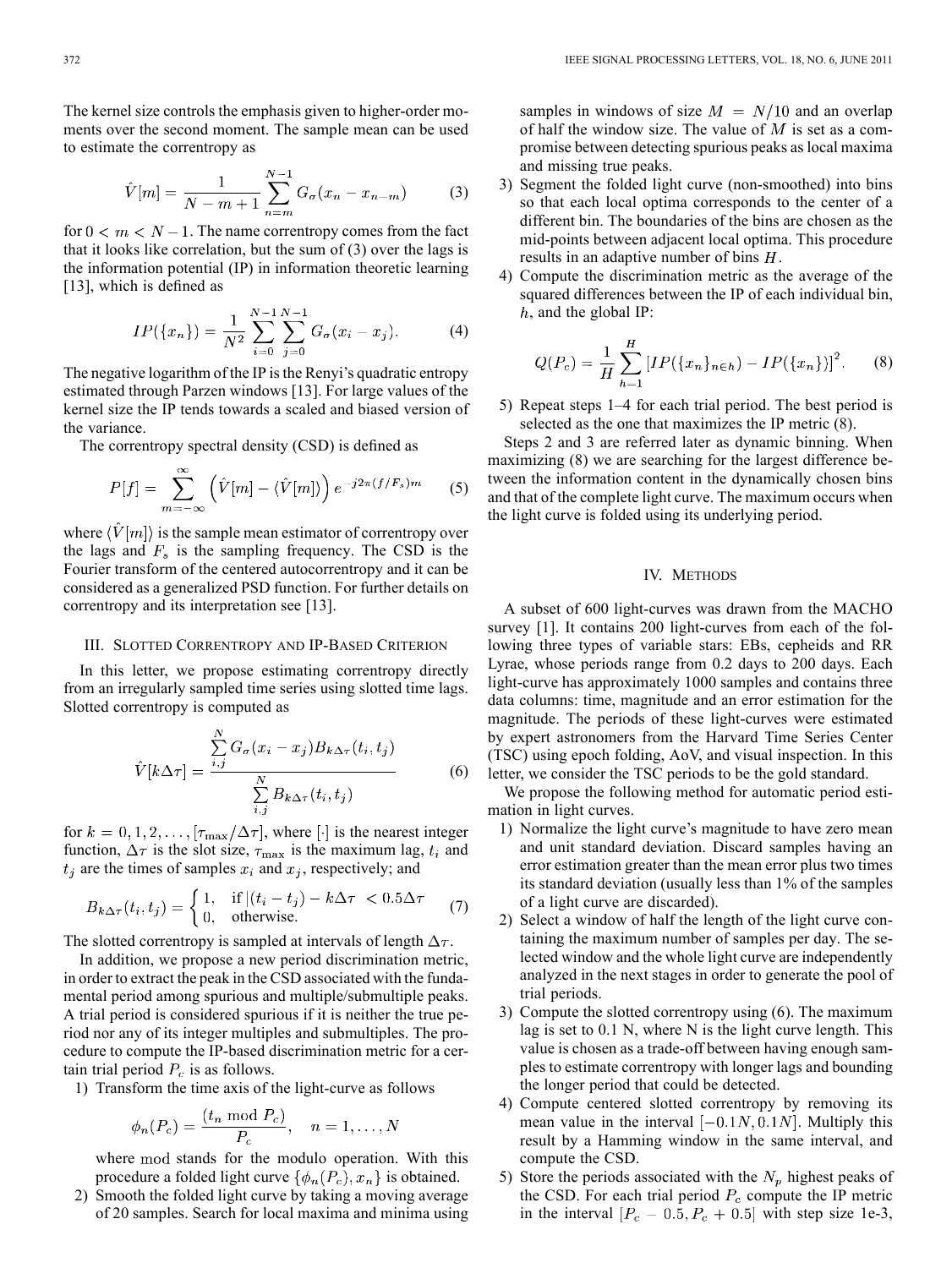

Fig. 1. Light-curve analysis of object 1.3449.948 from the MACHO survey. The dashed lines mark the position of the known period. a) PSD of the slotted autocorrelation function. The true period appears very attenuated. b) CSD of the slotted autocorrentropy function for a kernel size of 0.1. The true period appears as the second largest peak.

by applying steps 1–5 described in Section III. Save the fine-tuned period that maximizes (8).

6) Save the fine-tuned period with highest  $Q$  among all the periods obtained from both windows selected in Step 2.

Our method has the following user-defined parameters:

- **Gaussian kernel size**  $\sigma$ : If  $\sigma$  is set too large the higherorder moments in correntropy will be ignored. If it is set too small then correntropy will not be able to discriminate between signal and noise. Steps 1–6 of our method are repeated for 25 values of the kernel size in the interval [0.01,5]. Each kernel size provides  $N_p$  trial periods.
- **Correntropy slot size**  $\Delta \tau$ : The slot size defines the time lag resolution of correntropy. If it is set too small, it will be harder to satisfy condition (7). If it is set too large short periods may not be found. We set  $\Delta \tau = 0.25$  days to capture the shorter periods present in the data set.
- **Number of peaks analyzed from the CSD**  $N_p$ : In our experiments we found that setting  $N_p = 10$  is a good trade-off between obtaining the biggest hit rate and having less computational load.

# V. EXPERIMENTAL RESULTS

#### *A. Analysis of a Single Light-Curve*

We illustrate our method by using as an example the light curve 1.3449.948 from the MACHO survey, which has a reported period of 14.0063 days. As a reference the PSD of slotted correlation is illustrated in Fig. 1(a), with a global maximum at 7.0024 days, half of the true period. The true period appears to be very attenuated in the PSD [dashed vertical line in Fig. 1(a)], even smaller than spurious peaks. The CSD of slotted correntropy is illustrated in Fig. 1(b). The true period appears clearly as the second highest peak in the CSD. The IP metric allows us to correctly select the second highest peak as the fundamental period, because  $Q(14.0055) = 0.1288$  is larger than  $Q(7.0024) = 0.0984.$ 

Fig. 2 shows a contour plot of the CSD as a function of the frequency and kernel size. This plot shows that for a kernel size greater than  $\sigma = 1$ , only the peak associated with half the true period remains in the spectrum. This result supports the theory that when  $\sigma$  is large, correntropy approximates correlation and the CSD approximates the PSD [13]. On the other hand, for a kernel size smaller than  $\sigma = 0.05$ , several submultiples but also some spurious peaks are more outstanding than the true period (Fig. 2 cut c).



Fig. 2. CSD of light curve 1.3449.948 as a function of frequency and kernel size. In cut (a) correntropy and CSD approximate correlation and PSD, respectively (see Fig. 1(a)). In cut (b) the true period appears as the second highest peak in the spectrum (see Fig.  $1(b)$ ). In cut (c) the true period is the fourth highest peak, even lower than a spurious peak.

#### *B. Comparison Between AoV, SL and IP-Based Metric*

Estimation results are classified as hits, multiples and misses by comparing them with the true periods reported by the TSC team. A given period is considered a hit if its relative difference from the true period is less than 0.5%; a multiple if its difference with any integer multiple/submultiple of the true period is less than 0.5%; otherwise it is a miss. Two versions of the IP-based metric are compared: fixed binning and dynamic binning. The IP-based metric is compared to AoV and the string length method using the Lafler–Kinman statistic (SLLK) [12]. In our first experiment all three metrics are applied to discriminate the correct period among the top 10 peaks of the CSD using 200 EB light-curves. Table I shows the results obtained by using the different strategies. The dynamic binning strategy allows obtaining more hits than the fixed binning strategy, achieving an increase of 3.5% to 6% in the hit rate. The IP-based metric obtained 3.5% more hits than the AoV criterion and 14% more hits than SLLK.

## *C. Comparison With Related Methods*

The performance of the proposed method was compared with widely used applications for period estimation in astronomy. We considered two software solutions available on the internet: Var-Tools [15] and SigSpec [16]. VarTools includes LS and AoV light curve analyses. SigSpec combines Fourier based methods